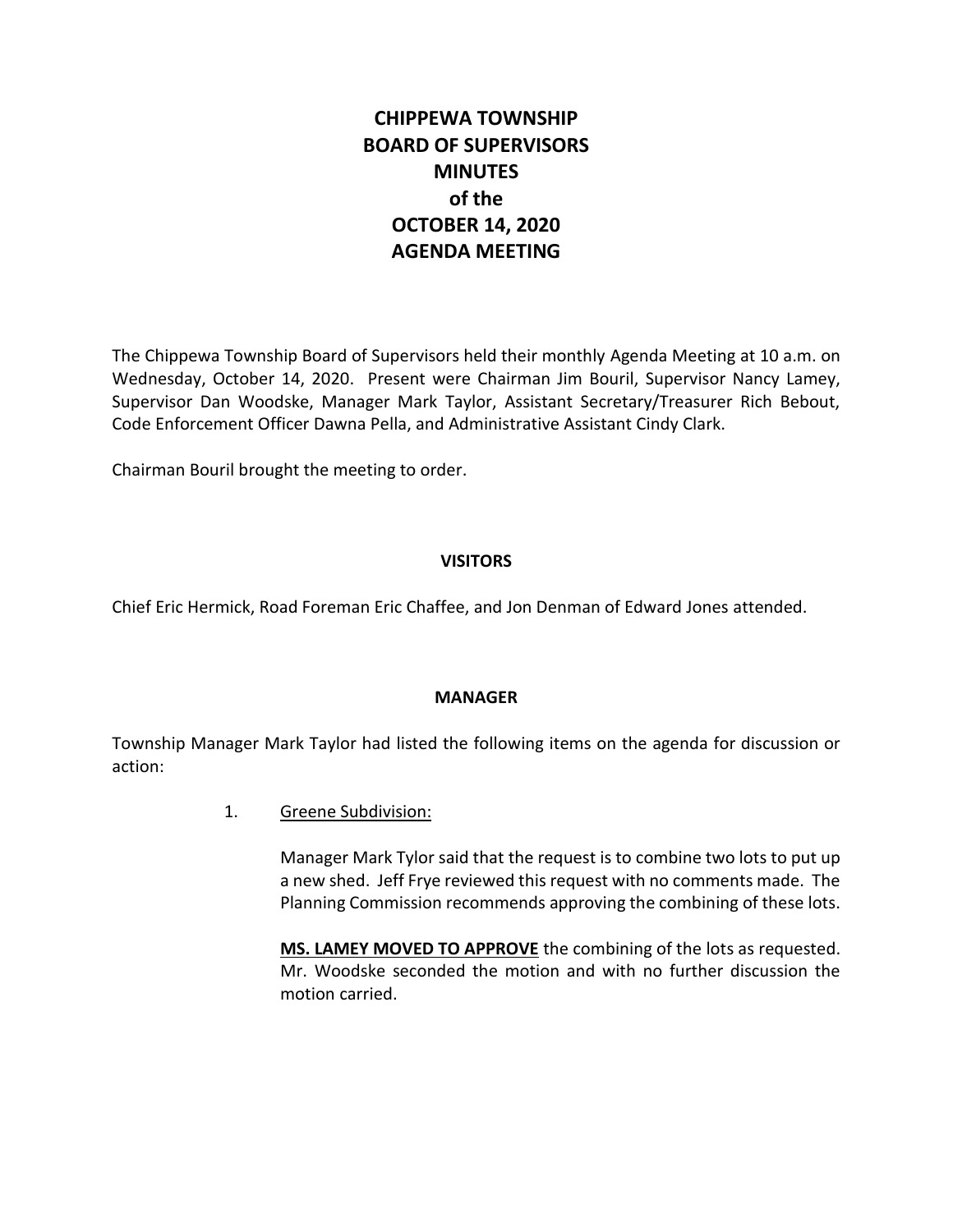## 2. Chippewa Trails Developer's Agreement/Bond:

Manager Taylor said that he has needed a Developer's Agreement & bond in place and he added that those items were prepared by Solicitor Verlihay. They signed it and agreed to the terms. We are still waiting for the bond and Manager Taylor gave a further explanation on this.

**MR. WOODSKE MOVED TO APPROVE** the Developer's Agreement. Ms. Lamey seconded the motion and with no further discussion, the motion carried.

# 3. Police Department Body Cam Egrants Application:

Manager Taylor said that although his name is on the document, Chief Hermick actually did the work in order to apply for this grant. He said he wanted the Supervisors to be aware that this grant was applied for and he hopes we are successful in getting it. Chief Hermick said that this is a State and Federally endorsed program and the application is due tomorrow. The Department is asking for \$20,000. Chief Hermick was asked several questions by Supervisors. The Supervisors were told there would be enough body cams for 10 officers at a time and explained how the distribution and use would work.

# 4. Phone System:

Manager Taylor explained that with the installation of the new telephone system, it would be easier for Township employees to work remotely from their homes if things were to change and there would be another shutdown. There is a downloadable app that can be used while working remotely. Rich Bebout spoke about the new phone system since he was the one who worked with the new company to have it installed in the Township.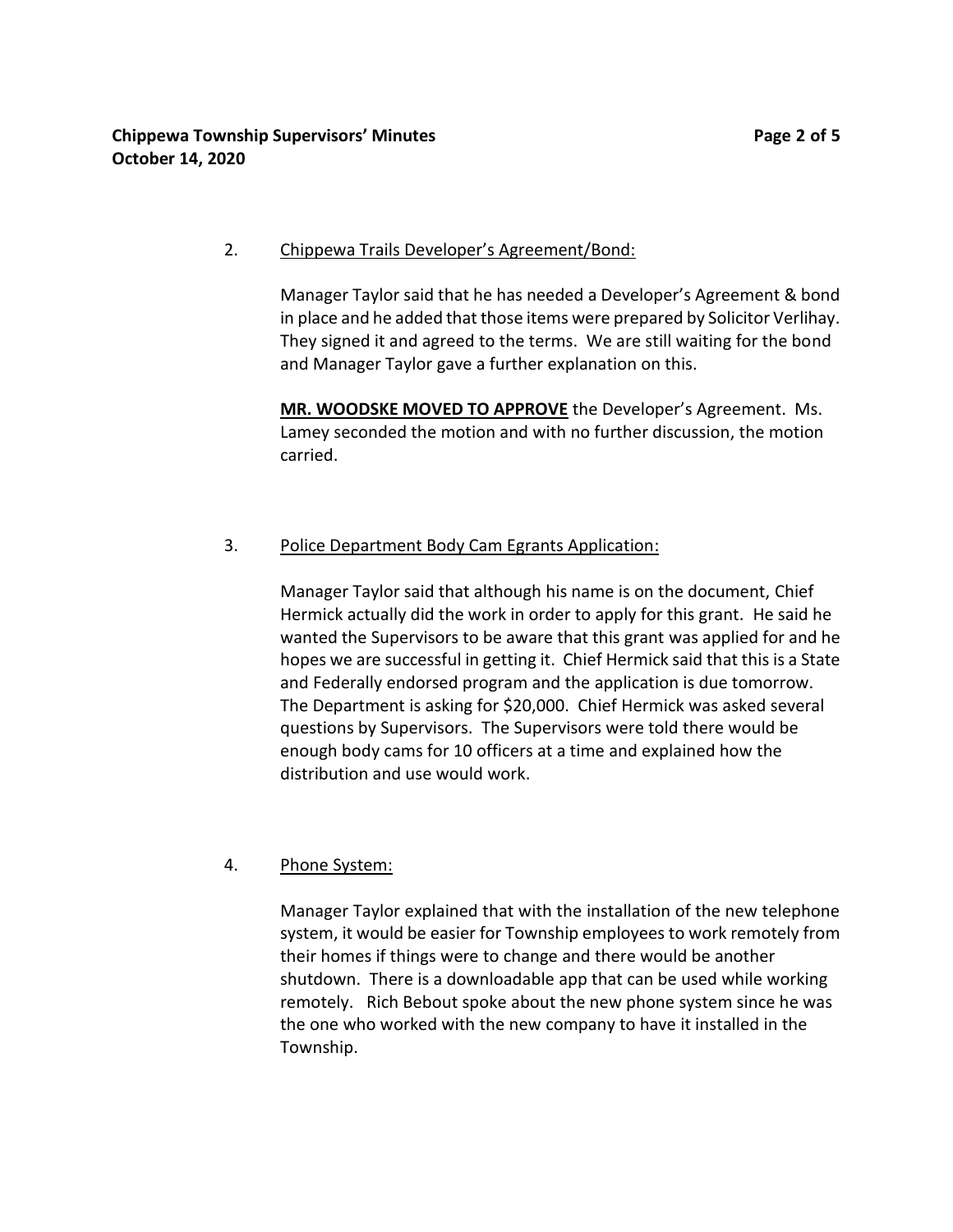5. Chuck Wissner's Reappointment to Recreation Board:

Manager Taylor said that Chuck Wissner's four-year term on the Recreation Board expired this week.

**MS. LAMEY MOVED TO REAPPOINT** Chuck Wissner to the Recreation Board. Mr. Woodske seconded the motion and with no further discussion the motion carried.

## 6. Zoning Variance:

Manager Taylor explained the situation with a variance requested in the Margaret Drive area. He said that an architect is involved and he does not perceive any issues at the November 4<sup>th</sup> hearing regarding a side yard setback, but he said that he wanted the Supervisors to be aware of this request and he told the Supervisors that they are welcome to attend the hearing if they choose to.

# 7. Budget Meetings:

Two budget meetings were set up for this month. They will be advertised and will take place on:

Tuesday, October 20<sup>th</sup>, at 10 a.m. Tuesday, October 27<sup>th</sup>, at 10 a.m.

It was noted that the scheduled date for the November Supervisors' Agenda Meeting falls on Veterans' Day, which is a Township holiday, so the office will be closed and there will be no Supervisors' meeting that day (November  $11<sup>th</sup>$ ).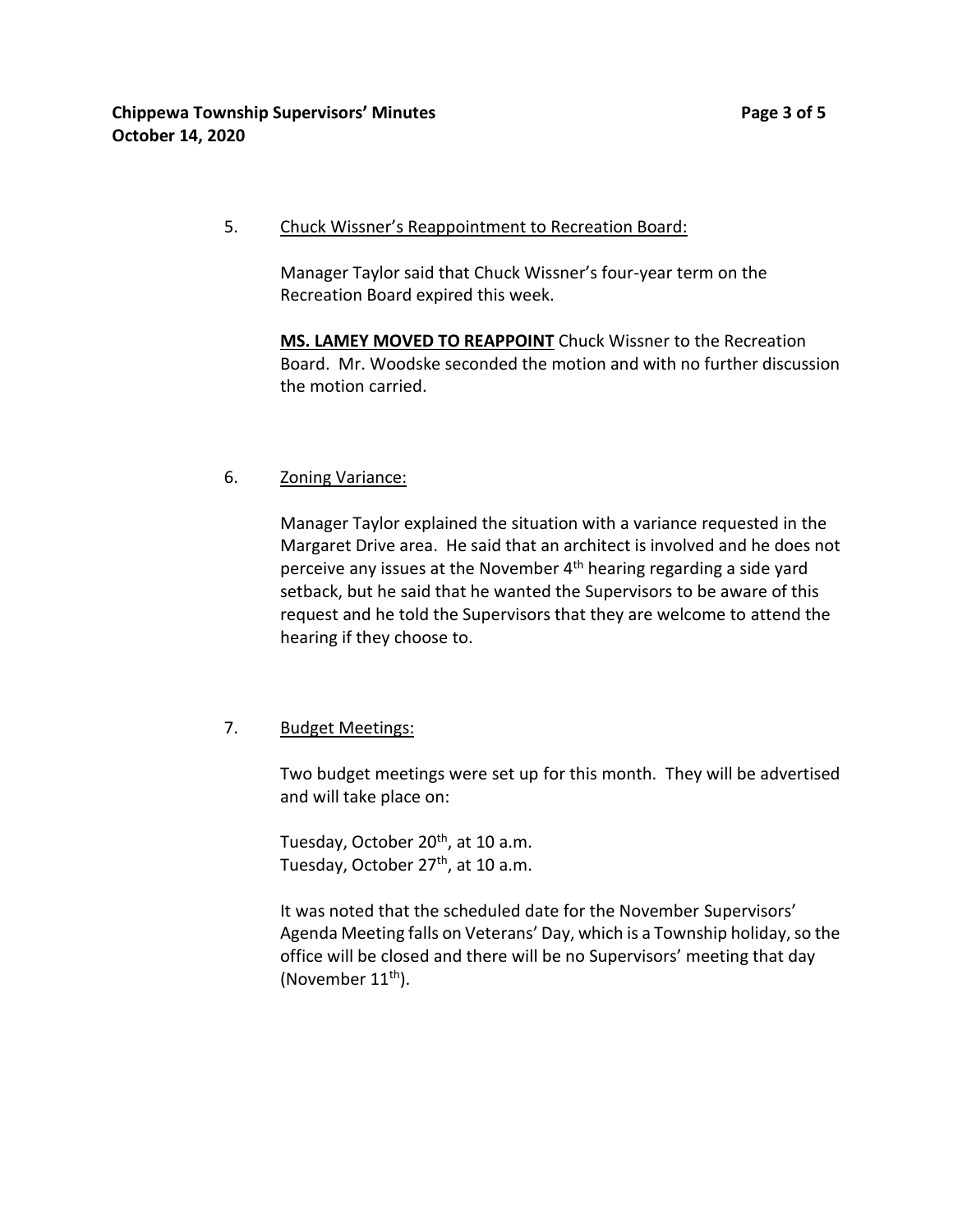#### 8. Department Reports:

A. Police:

There will be alcohol on the Township premises because the police will be using our facility to host a sobriety testing certification program. Manager Taylor felt the Supervisors should be aware of this and should also vote on this because this will be an exception to our policy here at the Township.

**MR. WOODSKE MOVED TO MAKE AN EXCEPTION** to the Township alcohol policy in order to accommodate the police certification program. Ms. Lamey seconded the motion and with no further discussion the motion carried.

Mr. Woodske asked Chief Hermick if the Police Department has received any grant money from the pandemic grant that was applied for. The Chief said that he has been notified that the grant was received, but no funds have come to the Township yet.

B. Street:

No report.

#### C. Code Enforcement:

Dawna Pella had no Code Enforcement Report but told the Supervisors that she and Rich Bebout have switched offices.

#### D. Recreation:

Rich Bebout gave a report for Mark Hoenig. The video concert (Journey & Bruce Springsteen) was attended by 175 people. This Saturday Christian Beck will sing in the park and his concert will be followed by the Addams Family movie. The Hartville Christmas trip scheduled to take place in November will likely be cancelled. He also gave a field/sport update.